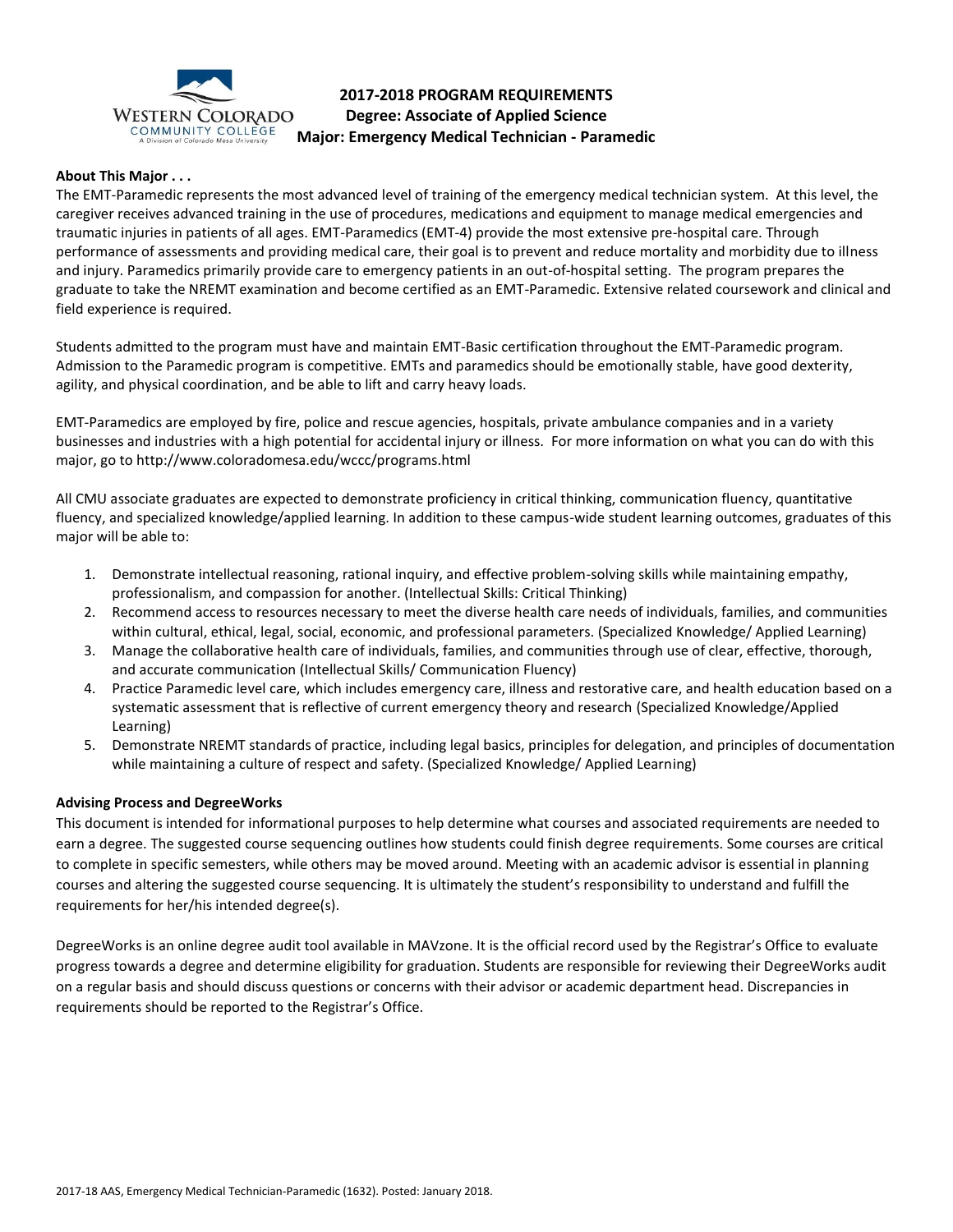# **Graduation Process**

Students must complete the following in the first two months of the semester prior to completing their degree requirements:

- Review their DegreeWorks audit and create a plan that outlines how unmet requirements will be met in the final semester.
- Meet with their advisor and modify their plan as needed. The advisor must approve the final plan.
- Submit the "Intent to Graduate" form to the Registrar's Office to officially declare the intended graduation date and commencement ceremony plans.
- Register for all needed courses and complete all requirements for each degree sought.

Submission deadlines and commencement details can be found at [http://www.coloradomesa.edu/registrar/graduation.html.](http://www.coloradomesa.edu/registrar/graduation.html)

If a student's petition for graduation is denied, it will be her/his responsibility to consult the Registrar's Office regarding next steps.

# **INSTITUTIONAL DEGREE REQUIREMENTS**

The following institutional degree requirements apply to all CMU/WCCC AAS degrees. Specific programs may have different requirements that must be met in addition to institutional requirements.

- 60 semester hours minimum.
- Students must complete a minimum of 15 of the final 30 semester hours of credit at CMU/WCCC.
- 2.00 cumulative GPA or higher in all CMU/WCCC coursework.
- A course may only be used to fulfill one requirement for each degree/certificate.
- No more than six semester hours of independent study courses can be used toward the degree.
- Non-traditional credit, such as advanced placement, credit by examination, credit for prior learning, cooperative education and internships, cannot exceed 20 semester credit hours for an AAS degree.
- Pre-collegiate courses (usually numbered below 100) cannot be used for graduation.
- Capstone exit assessment/projects (e.g., Major Field Achievement Test) requirements are identified under Program-Specific Degree Requirements.
- The Catalog Year determines which program sheet and degree requirements a student must fulfill in order to graduate. Visit with your advisor or academic department to determine which catalog year and program requirements you should follow.
- See "Requirements for Undergraduate Degrees and Certificates" in the catalog for a complete list of graduation requirements.

#### **PROGRAM-SPECIFIC DEGREE REQUIREMENTS**

- 63 semester hours total for the AAS, Emergency Medical Technician-Paramedic.
- A "C" or better must be achieved in coursework toward major content area.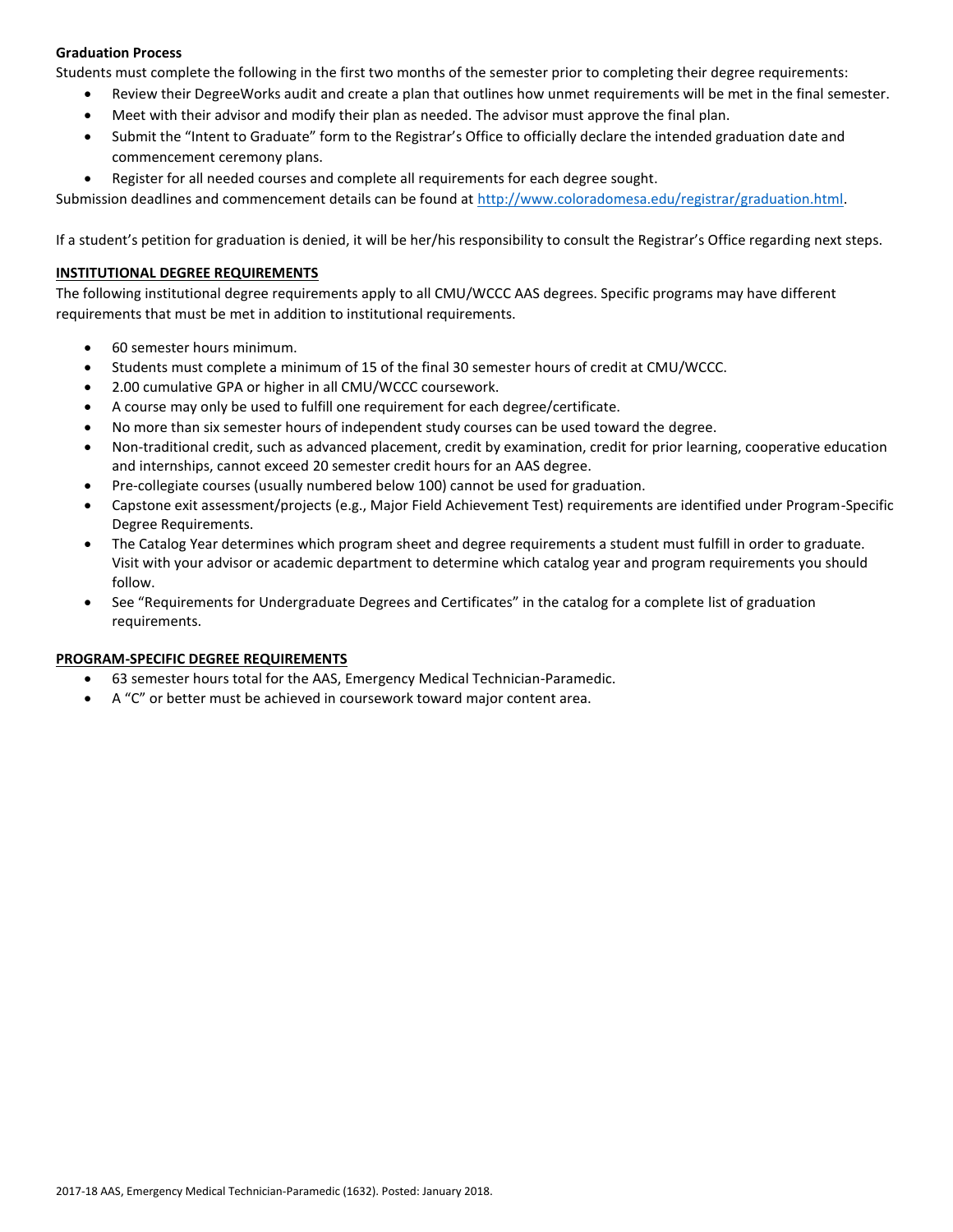# **ESSENTIAL LEARNING REQUIREMENTS** (16 semester hours)

See the current catalog for a list of courses that fulfill the requirements below. If a course is an Essential Learning option and a requirement for your major, you must use it to fulfill the major requirement and make a different selection for the Essential Learning requirement.

#### **Communication** (6 semester hours)

- $\Box$  ENGL 111 English Composition (3)
- $\square$  Select one of the following courses:
	- ENGL 112 English Composition (3)
		- SPCH 101 Interpersonal Communication (3)
	- SPCH 102 Speechmaking (3)

### **Mathematics** (3 semester hours)

□ MATH 107 - Career Math (3) or higher Note: MATH 110 or higher is required for BA/BAS programs

### **Other Essential Learning Core Courses** (7 semester hours)

- BIOL 101 General Biology (3) and BIOL 101L General Biology Lab (1)
- □ PSYC 150 General Psychology (3)

# **OTHER LOWER-DIVISION REQUIREMENTS**

# **Wellness Requirement** (2 semester hours)

- $\Box$  KINE 100 Health and Wellness (1)
- $\Box$  Select one Activity course (1)

### **AAS: EMT – PARAMEDIC REQUIREMENTS** (45 semester hours)

- $\Box$  EMTS 225 Fundamentals of Paramedic Practice (3)
- $\Box$  EMTS 225L Fundamentals of Paramedic Practice Laboratory (2)
- EMTS 227 Paramedic Special Considerations (3)
- EMTS 227L Paramedic Special Considerations Laboratory (2)
- $\Box$  EMTS 229 Paramedic Pharmacology (3)
- $\Box$  EMTS 229L Paramedic Pharmacology Laboratory (2)
- EMTS 231 Paramedic Cardiology (5)
- $\Box$  EMTS 231L Paramedic Cardiology Laboratory (1)
- $\Box$  EMTS 233 Paramedic Medical Emergencies (4)
- $\Box$  EMTS 233L Paramedic Medical Emergencies Laboratory (1)
- $\square$  EMTS 235 Paramedic Trauma Emergencies (4)
- $\Box$  EMTS 235L Paramedic Trauma Emergencies Laboratory (1)
- $\Box$  EMTS 237 Paramedic Internship Preparation (2)
- $\Box$  EMTS 280 Paramedic Internship I (6)
- EMTS 281 Paramedic Internship II (6)